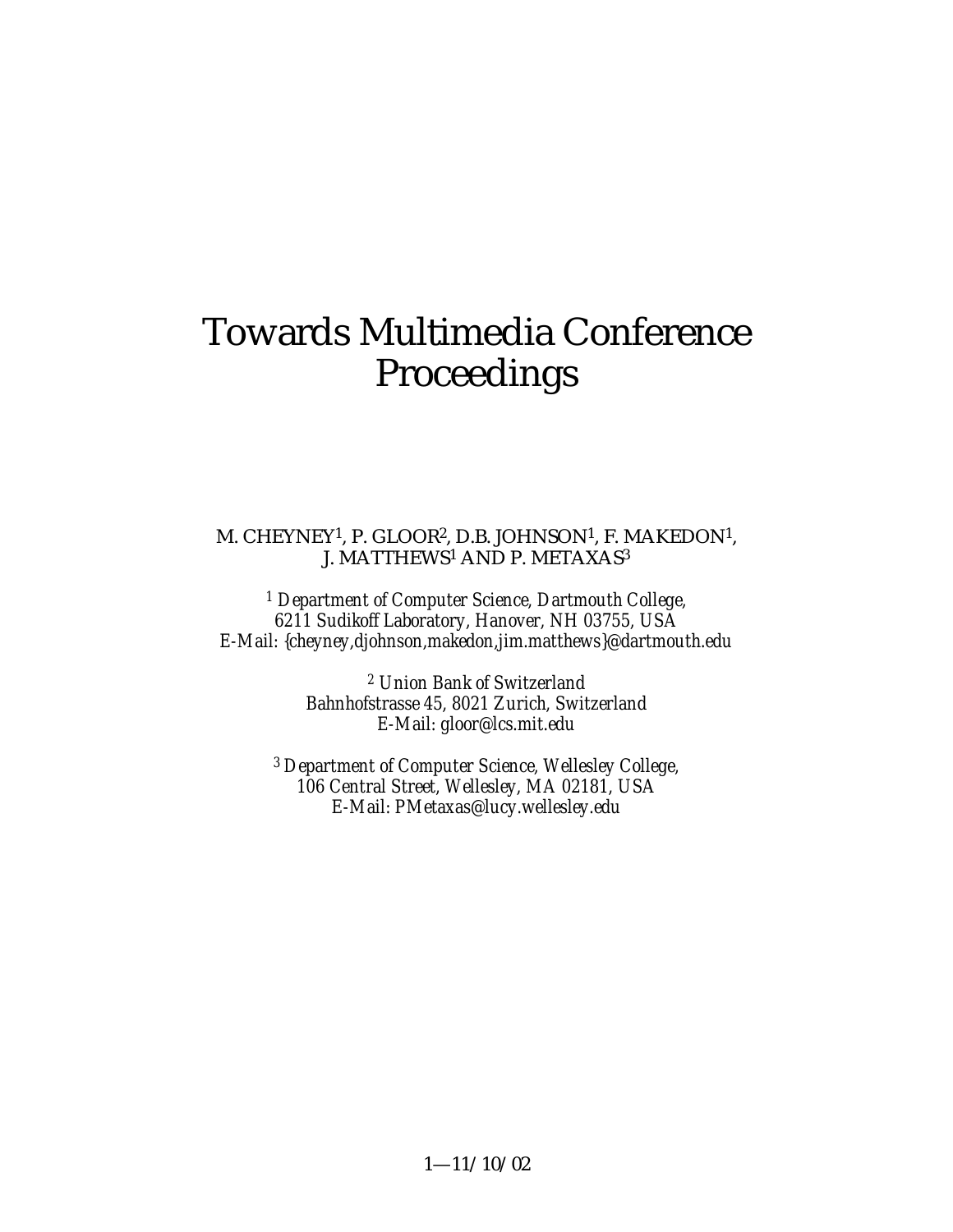#### **Abstract**:

Academic conferences are a long-standing and effective form of multimedia communication. Conference participants can transmit and receive information through sight and sound, that is, by viewing individuals, text, and graphics, and by hearing the spoken word. This same-time, same-place communication is sufficiently valuable to justify large investments in time and travel funds. Printed conference proceedings are attempts to recapture the value of a live conference, but they are limited by both their delivery medium and by the significant differences from the conference presentation. We addressed this problem in the multimedia proceedings of the DAGS '92 conference. The recently published CD-ROM delivers text, graphic, audio, and video information as an integrated whole, with extensive provisions for random access and hypermedia linking. We believe that this project provides a model for future conference publications and highlights some of the research issues that must be resolved before similar publications can be quickly and inexpensively produced.

## **1. Introduction**

Academic conferences are a long-standing and effective form of multimedia communication. Conference participants can transmit and receive information through sight and sound, that is, by viewing individuals, text, and graphics, and by hearing the spoken word. This same-time, same-place communication is sufficiently valuable to justify large investments in time and travel funds. Traditional printed conference proceedings and session videotapes are attempts to recapture the value of a live conference, but they are limited by both their delivery medium and by the significant differences from the conference presentation. Video and audio tapes require as much time as the recorded events, while printed proceedings cannot convey the dynamic nature of a conference. But more importantly, they are not integrated with each other.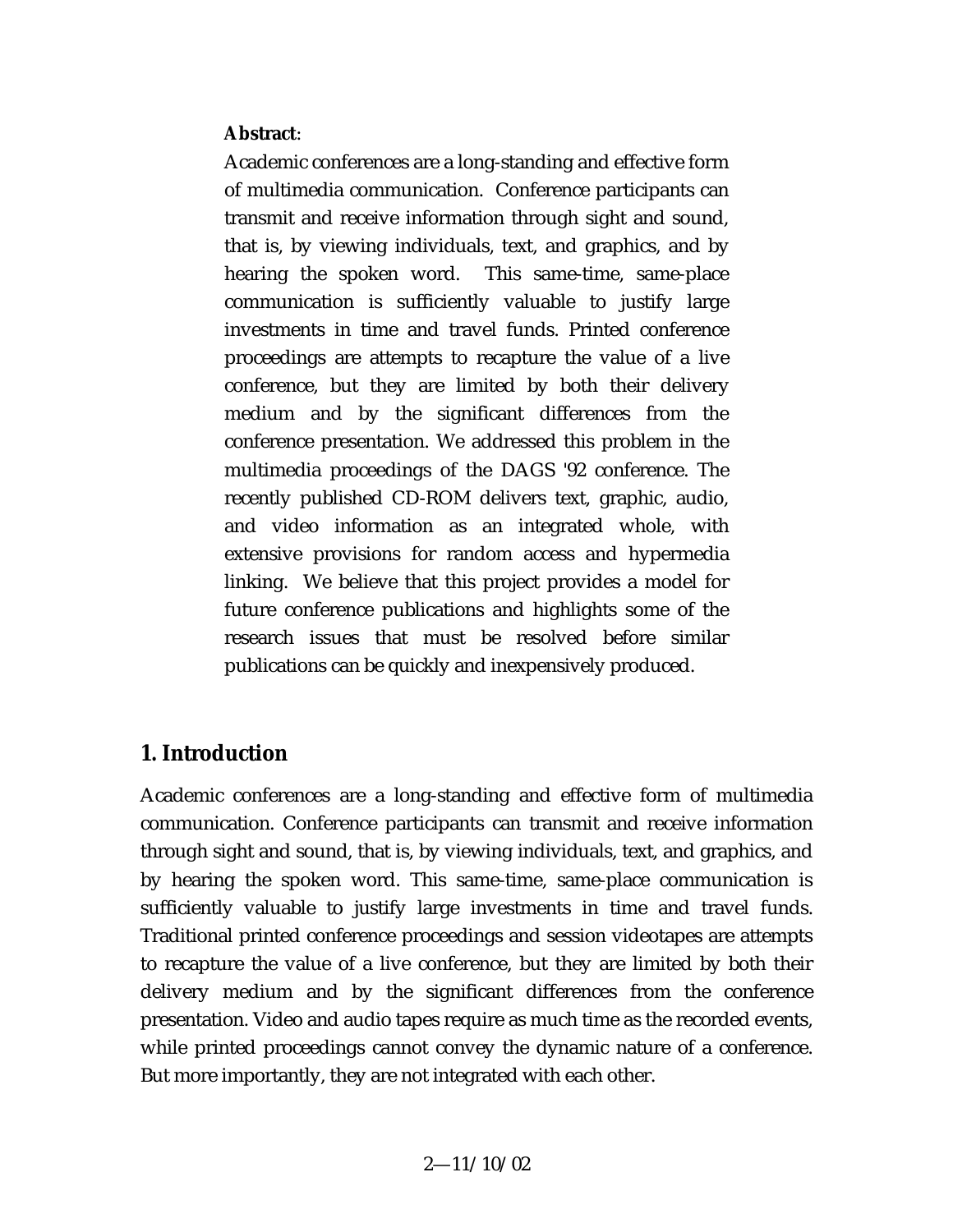In preparing the DAGS '92 Multimedia Conference Proceedings we aimed to address these shortcomings, and therefore deliver more of the value of an academic conference to our audience. Recently, conference organizers have realized the possibilities that the multimedia productions can have, and some first efforts at multimedia proceedings on CD-ROM have already been published [1, 2]. The results are, however, a collection of papers in two or three different formats that can be used mainly as "digital microfiche," along with a few digitized movies. Their main problems are a lack of interaction between the components, and a lack of fast searching mechanisms. They were produced to serve as an alternative to printed proceedings, yet printing the articles reveals many missing pictures or graphics. Even though these are efforts in the right direction, we believe that they fall short of the capabilities of multimedia.

The DAGS '92 CD-ROM [7] delivers text, graphic, audio, and video information as an integrated whole, with extensive provisions for random access and hypermedia linking. We believe that this project provides a model for future conference publications and highlights some of the research issues that must be resolved before similar publications can be quickly and inexpensively produced. The experience gained from this effort will be applied not only to multimedia conference proceedings of the future, but also to multimedia textbooks and learning environments. We view this as the strongest point of our experiment and research, and a direction that should be pursued further.

## **2. Background**

In June 1992 Dartmouth College hosted the first annual Dartmouth Institute for Advanced Graduate Studies (DAGS) symposium, on the topic of "Issues and Obstacles in the Practical Implementation of Parallel Algorithms and the Use of Parallel Machines." The symposium program consisted of eight talks by invited speakers plus thirteen contributed talks, presenting a total of twenty-two papers (one invited talk spanned two papers). The topic is a central problem in the area of parallel computation today. It is therefore appropriate to make the results as widely available and accessible as possible to the parallel computing research and teaching communities. So, in addition to the usual printed proceedings [3], it was decided to publish multimedia proceedings that would capture as much as possible of the conference atmosphere.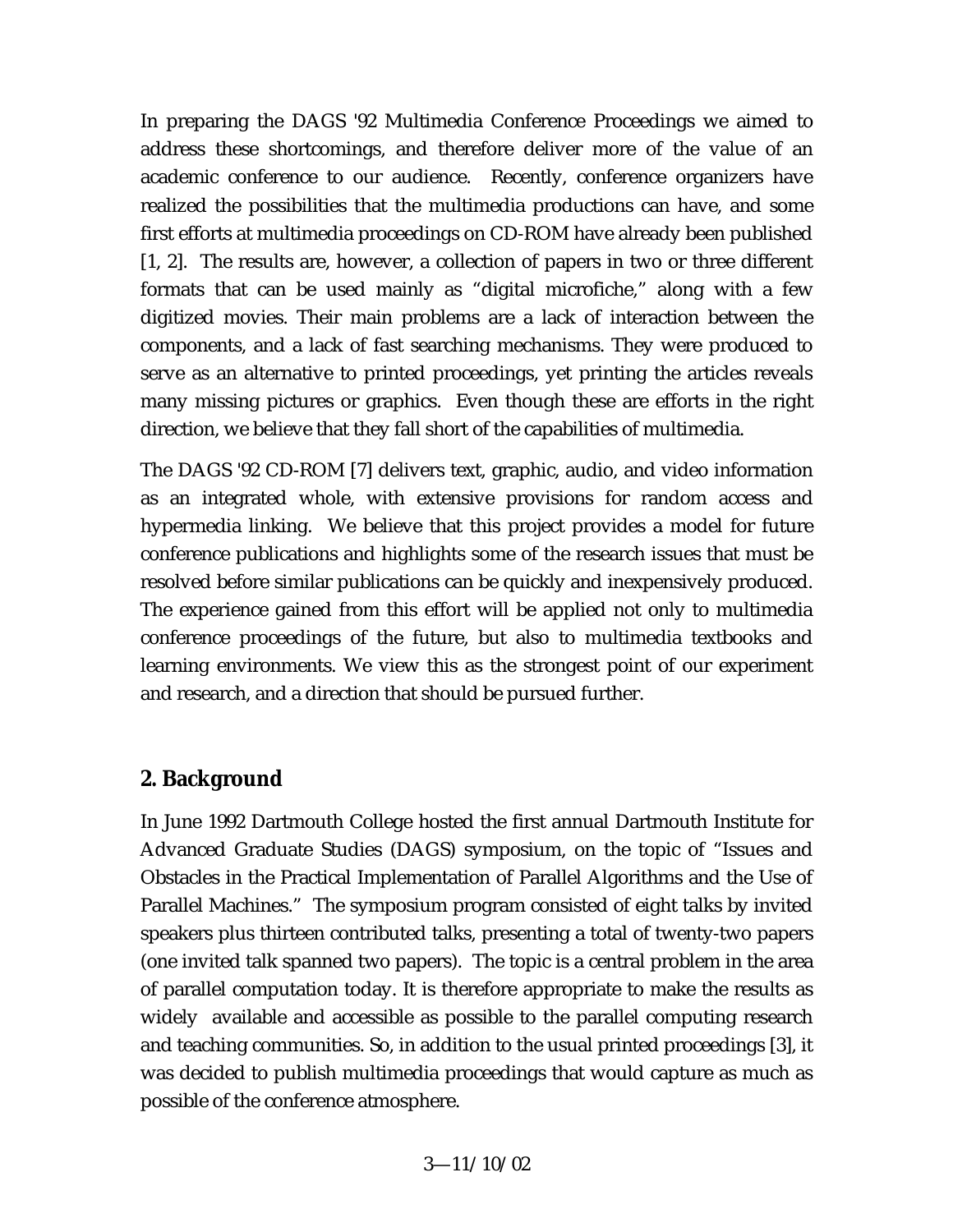# **3. Description of the System**

The multimedia proceedings on CD-ROM contains the twenty-two papers in hypertext format integrated with the eight invited talks in Apple's QuickTime movie format. Hypermedia links and random-access are used extensively in this integrated system. The CD-ROM includes:

- A navigation shell that facilitates hierarchical navigation in hyperspace;
- hypertext versions of the papers presented;
- digitized movies of the invited speakers delivering the conference talks;
- their transparencies including marks that were added during the talks;
- hyperlinks connecting relevant parts of the proceedings; and
- bibliography.

In the future, we plan to include animations of some of the algorithms presented. Furthermore, the system is extendible in the sense that users are able to create their own hyperlinks among objects that they deem relevant, do searches on keywords, and keep notes on the documents.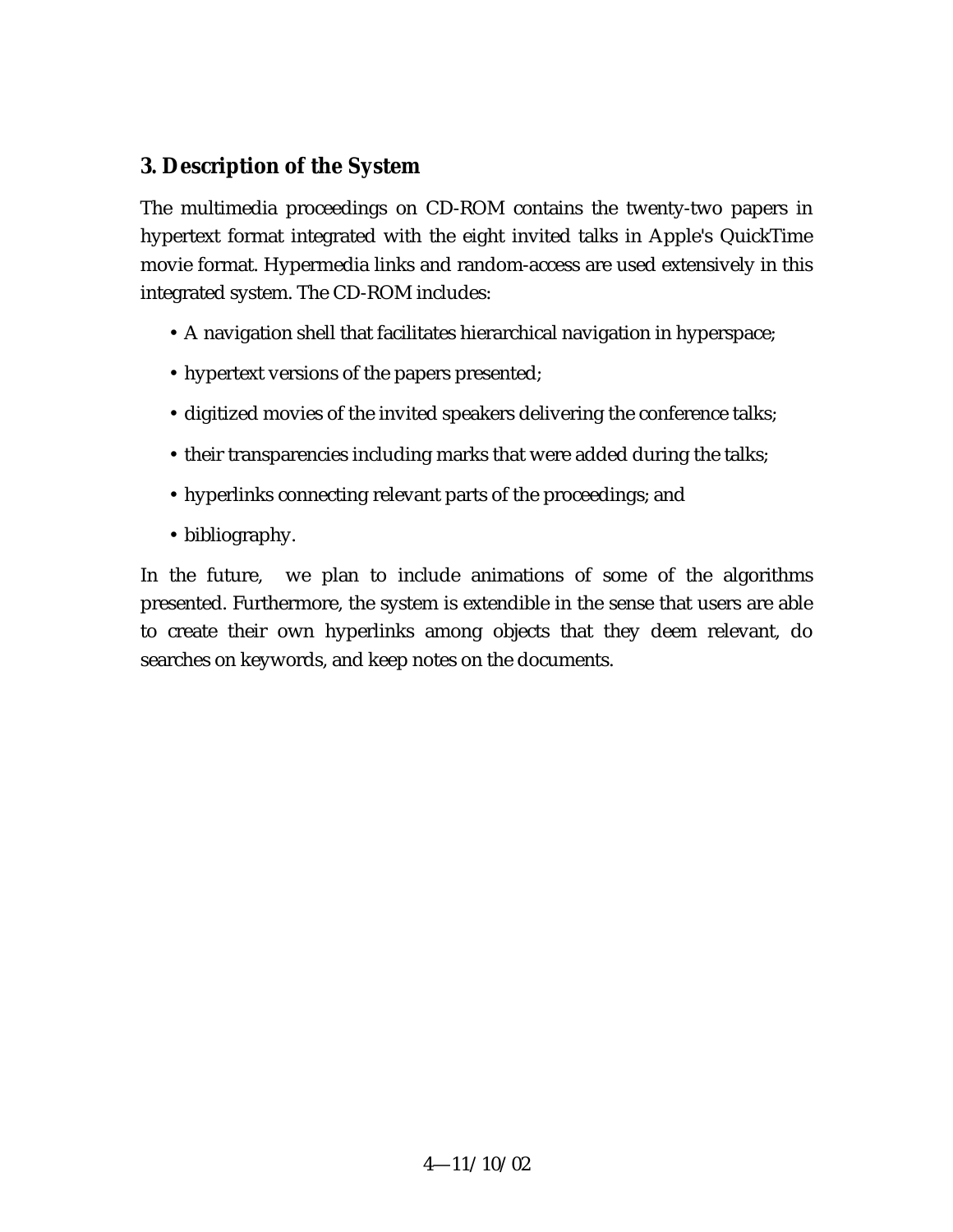



**Fig. 1**: The Article Screen of the navigation shell.

In a typical session, users can first get a quick overview of the contents of the CD-ROM. Then they can follow a talk on a particular topic that seems interesting by watching the movies of the transparencies and of the speaker (Fig. 2). They can also get an overview of the talk by using the pop-up menu containing the section titles of the talk (by pressing the button "Jump to Highlights" in Fig. 2), or by skimming through the transparencies. If, at some particular point, the speaker mentions a theorem without proof, as is usually the case in conferences, users can jump into the hypertext to read the omitted proof in detail. Then, they can go back to the talk, continue reading the hypertext bringing on the screen several windows containing relevant information, or do a search on some keyword to find out who else mentioned this keyword during the conference. Assuming that the search brought up several candidate sections of papers, users can jump into the new paper and continue reading from there, or even jump into the video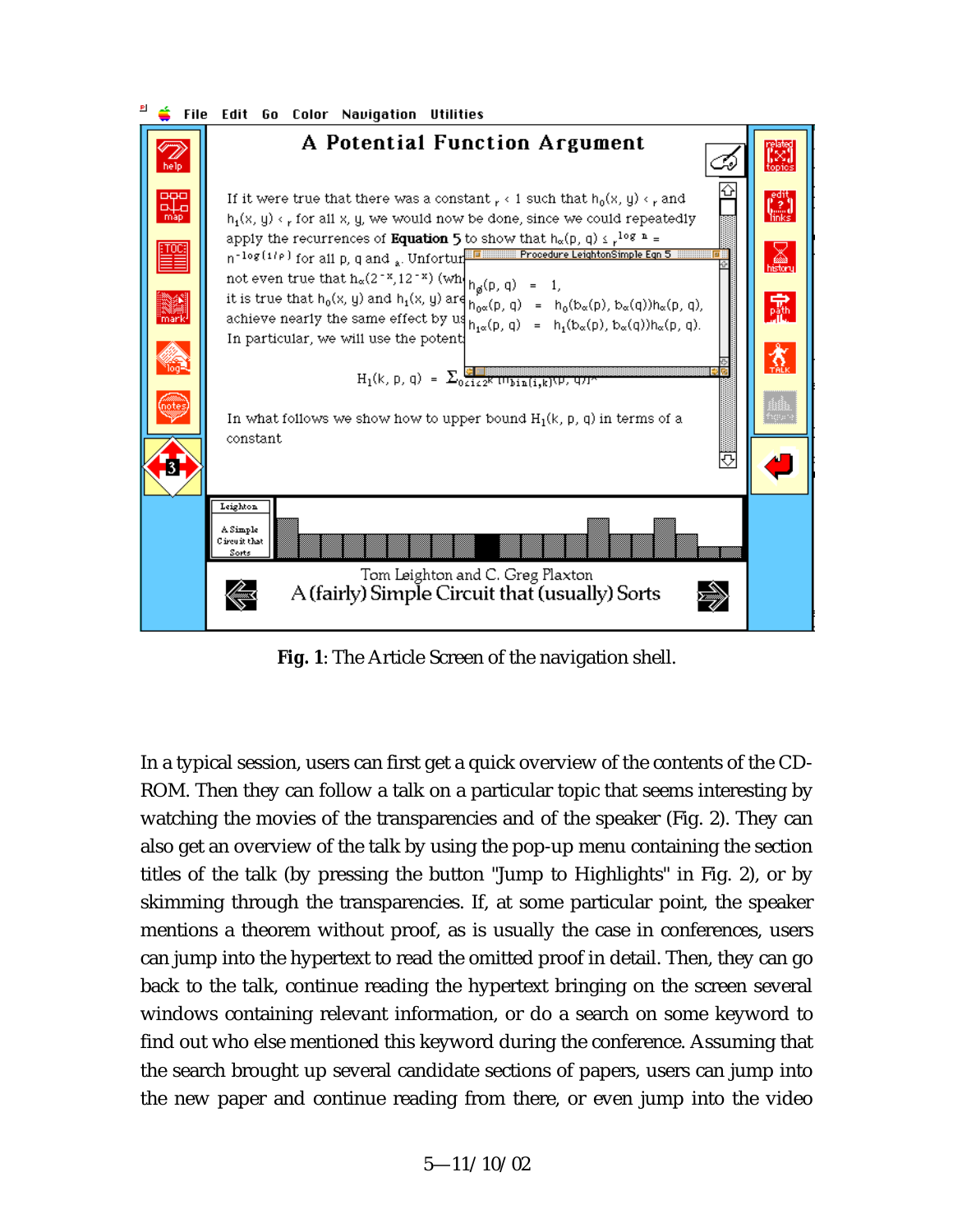movie of the second speaker and see how the material was presented during that talk. In every place, users can make their own remarks on the subject being read and keep them for later examination or for filling in the background gaps.



**Fig. 2:** The Talk Screen. On the left is the transparencies movie, on the top right of the screen is the speaker movie.

There is considerable redundancy and flexibility built in our system; evaluating which parts are crucial and should be kept and enhanced, and which could be dispensed without affecting the overall performance of the multimedia proceedings, is part of future research and evaluation.

# **4. Guided Tour through "Parallel Computation"**

In this section we will briefly describe a possible tour through the hypermedia document to give a first impression of the features of our system.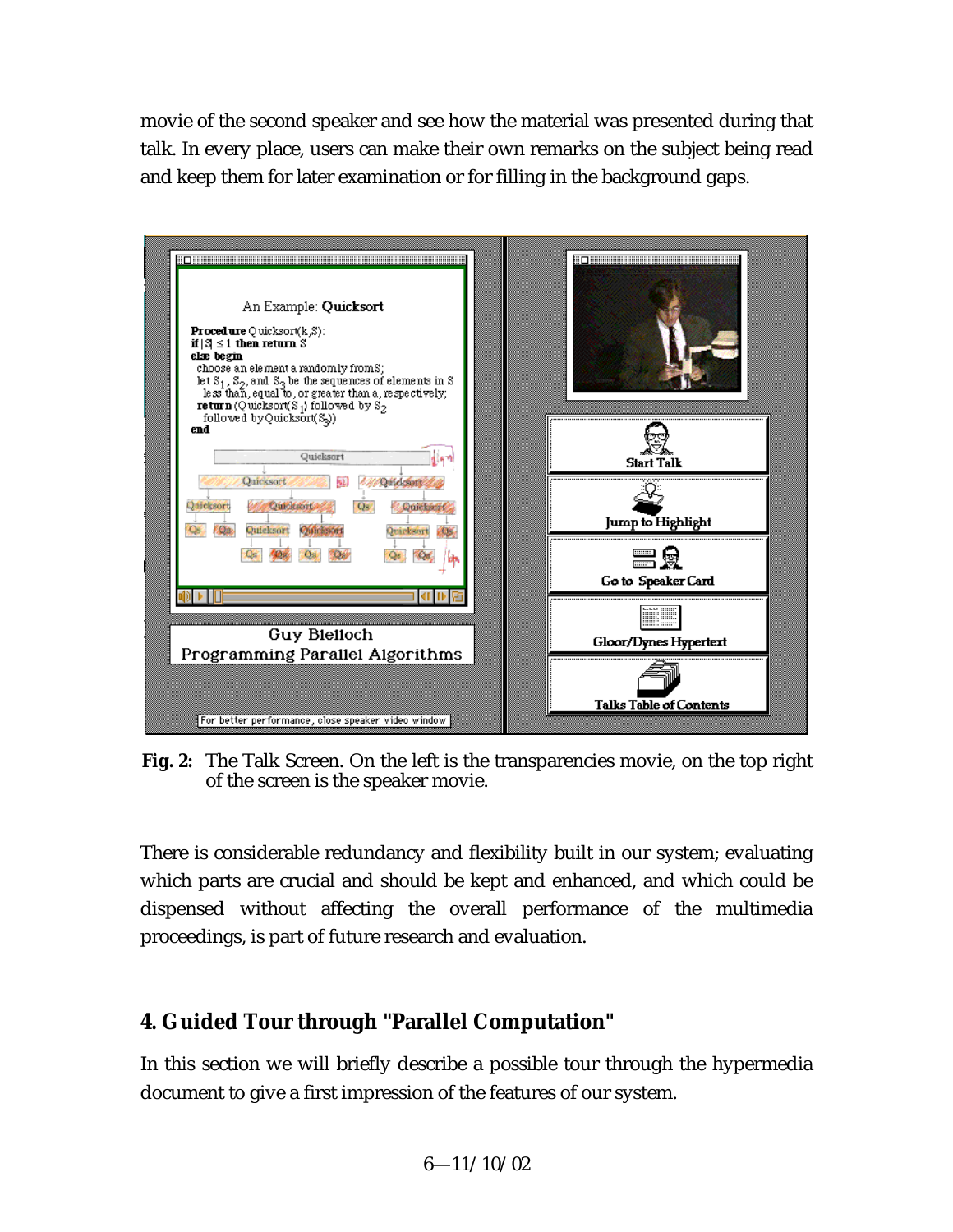

**Fig. 3:** The Contents Screen.

The system starts up with a title animation, and then presents a table of contents (Fig. 3) that gives to the users direct access to the eight invited talks. In this example the user decides to study the talk by Charles Leiserson about "The Network Architecture of the Connection Machine CM-5." The user then clicks on the title of this talk on the Contents Screen and the system jumps into the Speaker Screen.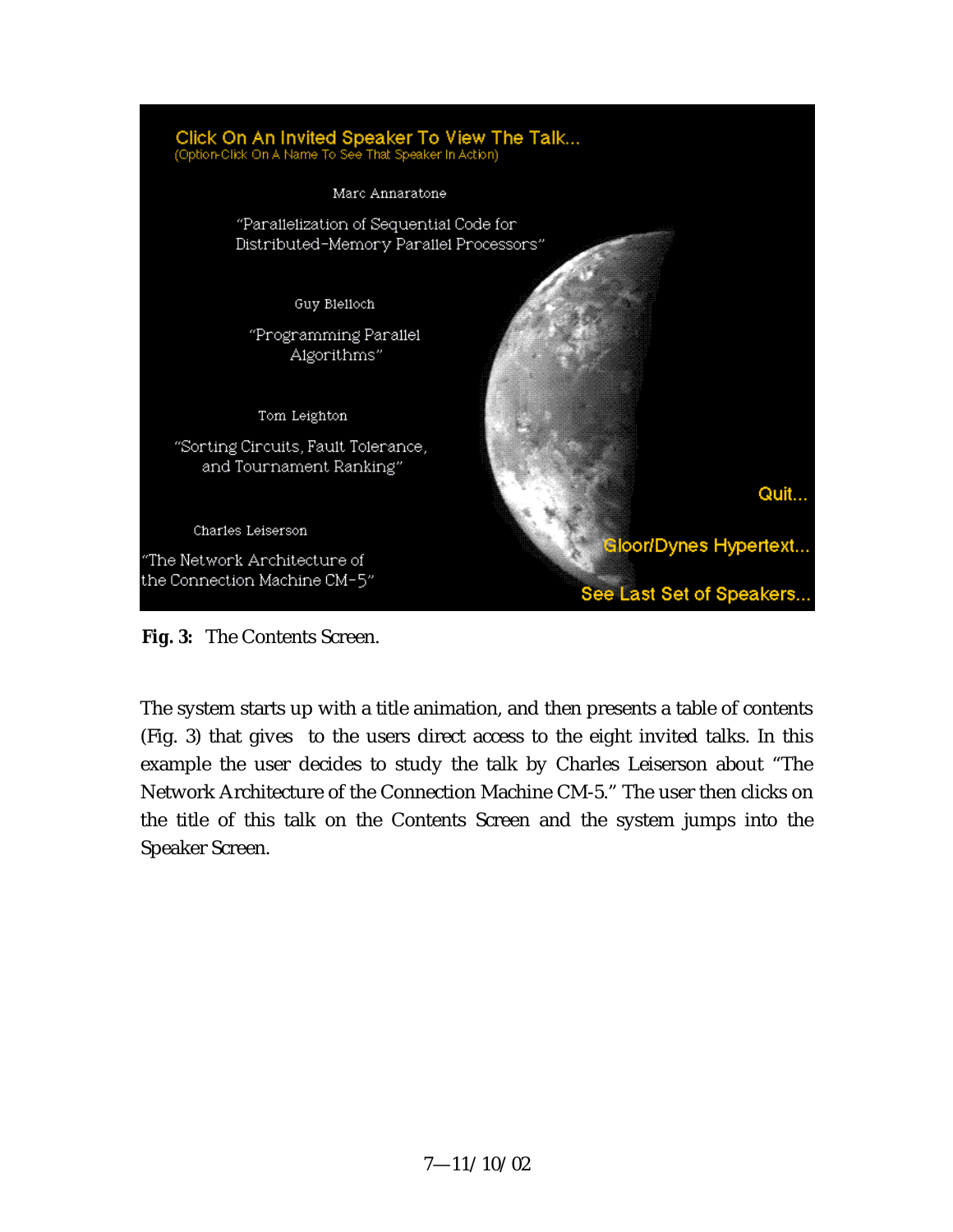

**Fig. 4:** The Speaker Screen.

On the Speaker Screen (Fig. 4) users can get background information about a particular talk by reading a short speaker biography, obtain a list of the talk's highlights, read the hypertext version of the paper related to the talk, or actually watch the talk. The user here decides to view the talk and clicks on the "View Talk" button.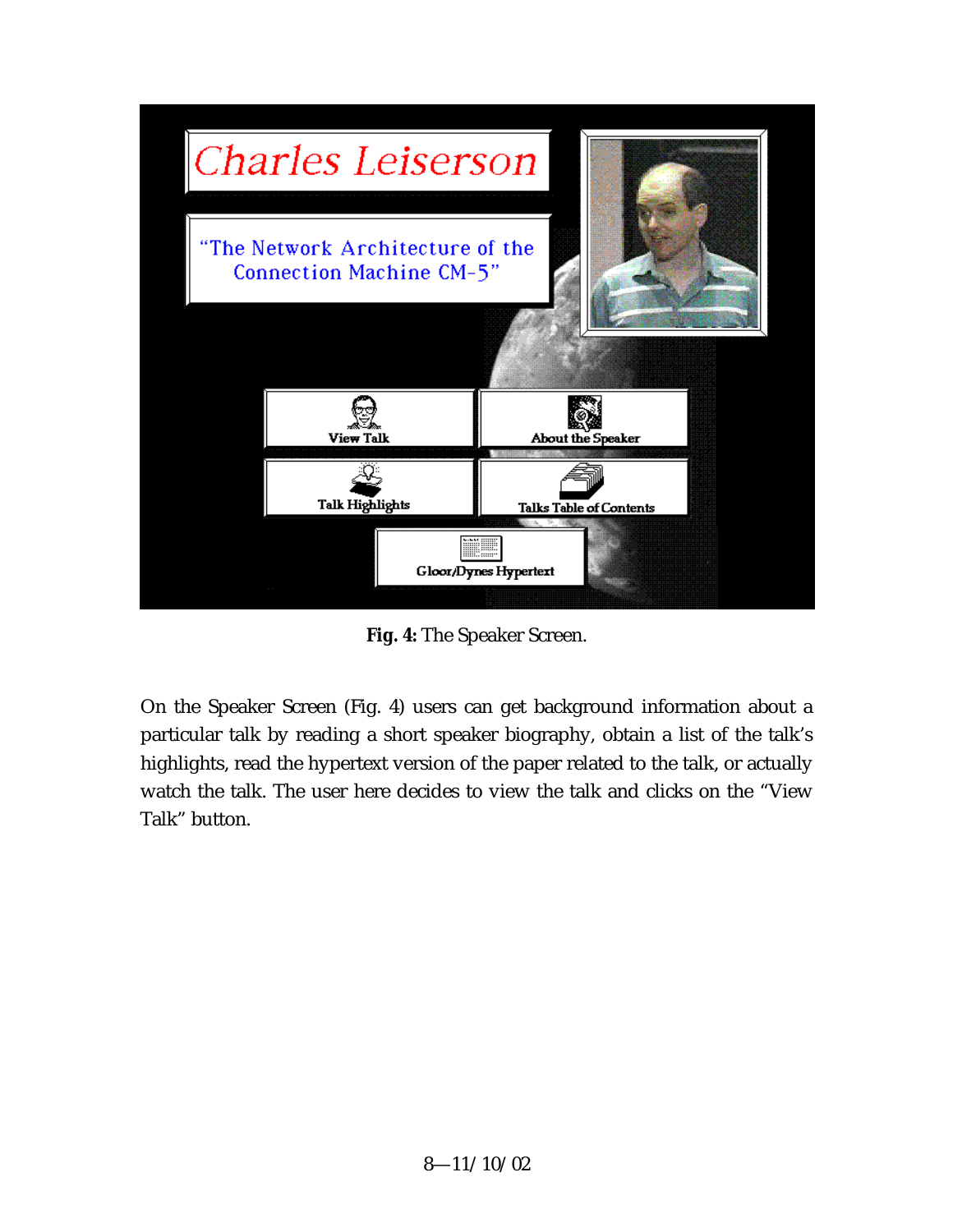

**Fig. 5:** The Talk Screen.

The system then takes the user in the Talk Screen (Fig. 5) where he/she can watch the actual talk from the beginning by clicking the "Start Talk" button. They can also jump to any position within the talk using the slider controls on the left panel underneath the transparencies.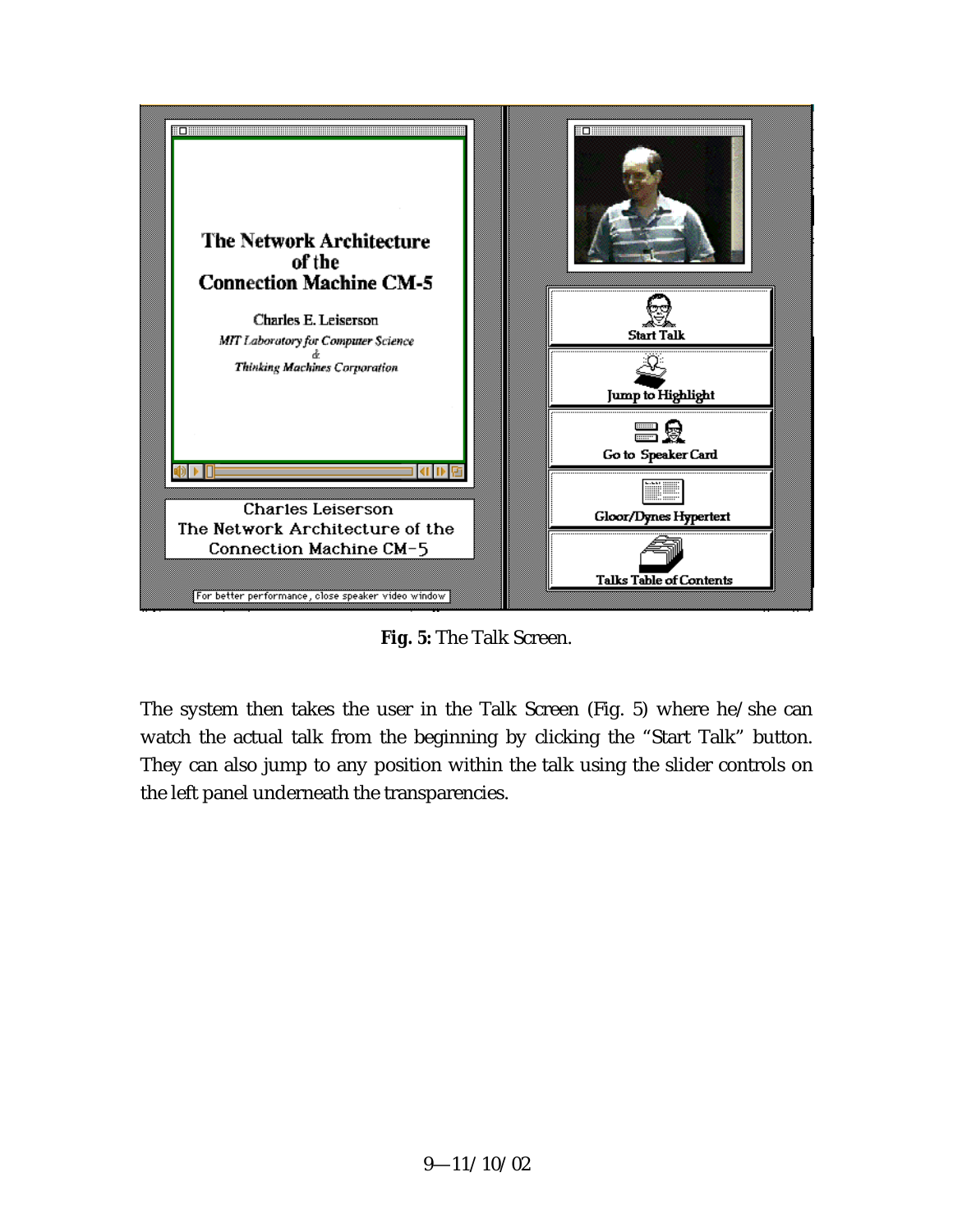

**Fig. 6:** Highlights of the talk.

The user also has the option to jump directly to the beginning of a subsection within the talk using the "Jump to Highlight" button (Fig. 6). Upon pressing that button, the user is presented with an ordered pop-up-list of the highlights of the talk. In this example the user chooses to watch Charles Leiserson explain the "CM-5 Data Network."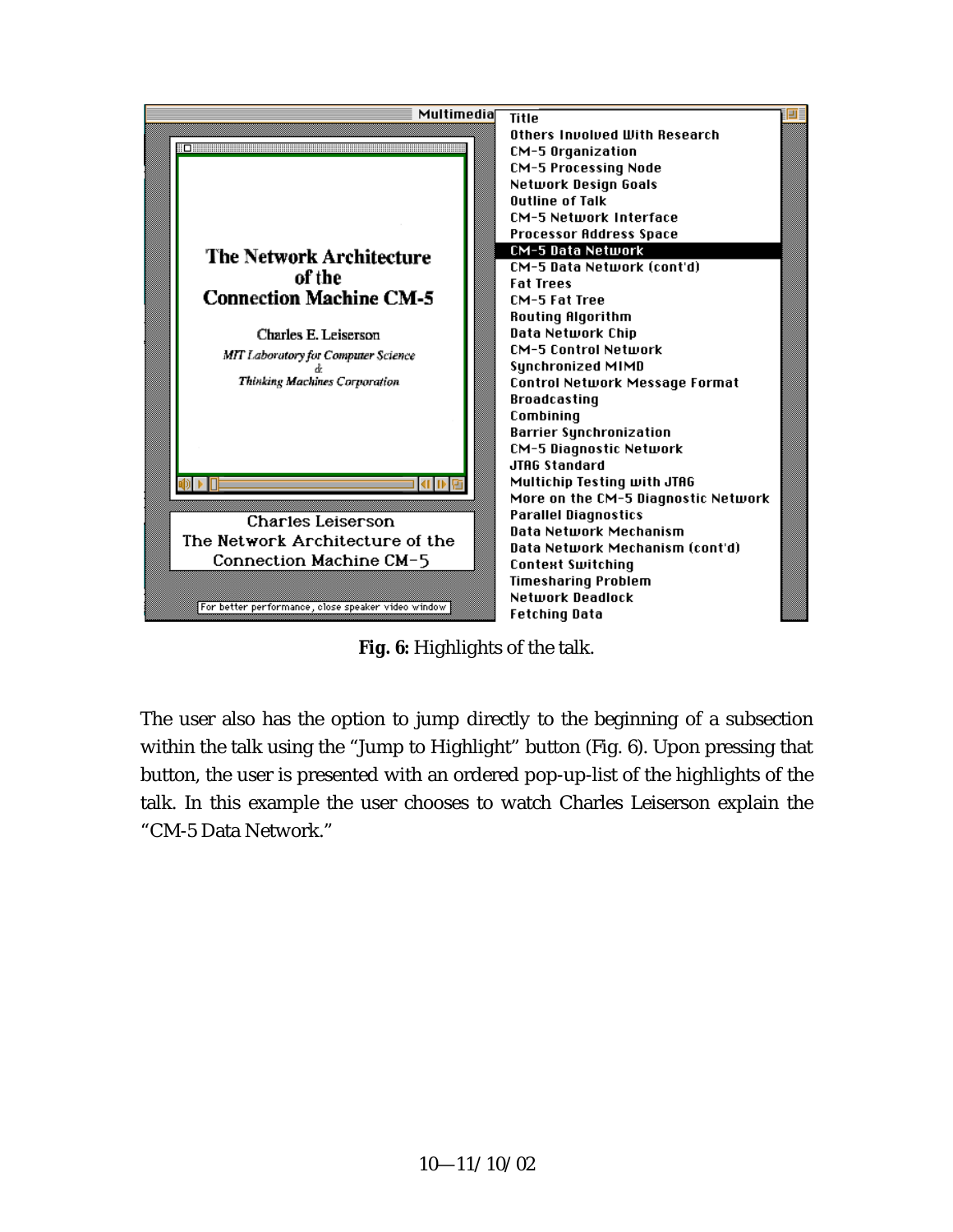

**Fig. 7:** Dynamic access of a random section of the talk is provided.

When the user released the mouse button, the system jumped directly to the "CM-5 Data Network" section within Charles Leiserson's talk (Fig. 7). After following the talk for a while, the user decides to read the paper associated with the talk. He/she can do that by clicking at the "Gloor/Dynes Hypertext" button.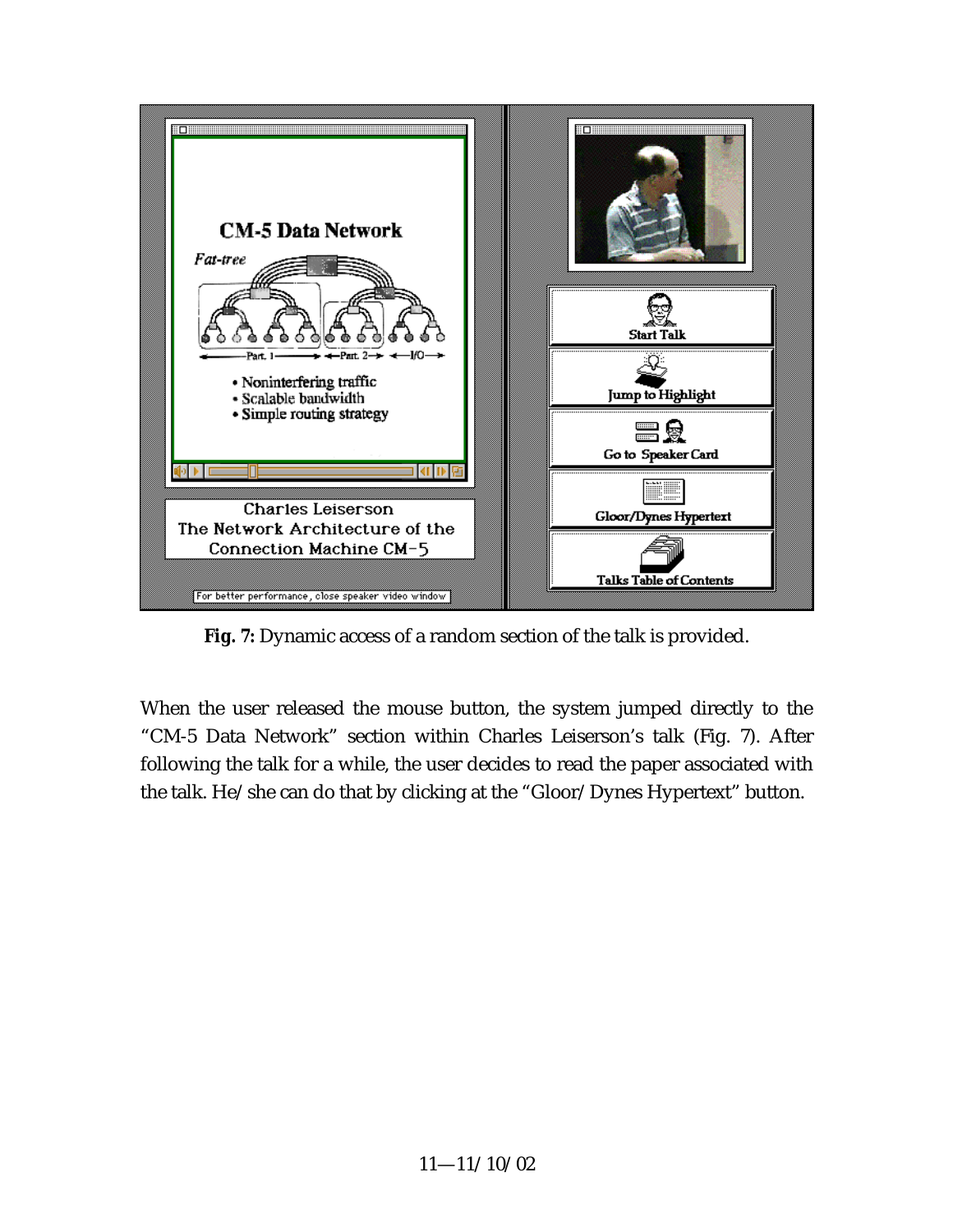



**Fig. 8:** The hypertext version of the paper.

The system now jumps directly to the beginning of the paper associated with the talk. On the left of the Article Screen (Fig. 8) is a palette of tools that provide



notes  $\blacksquare$  Below is the "navigation diamond"  $\blacksquare$  that marks the hypertext node level and its connections to other node levels. On the right side is another palette with buttons that provide (from top to bottom) a list of topics

related to the current text node, the ability to add hyperlinks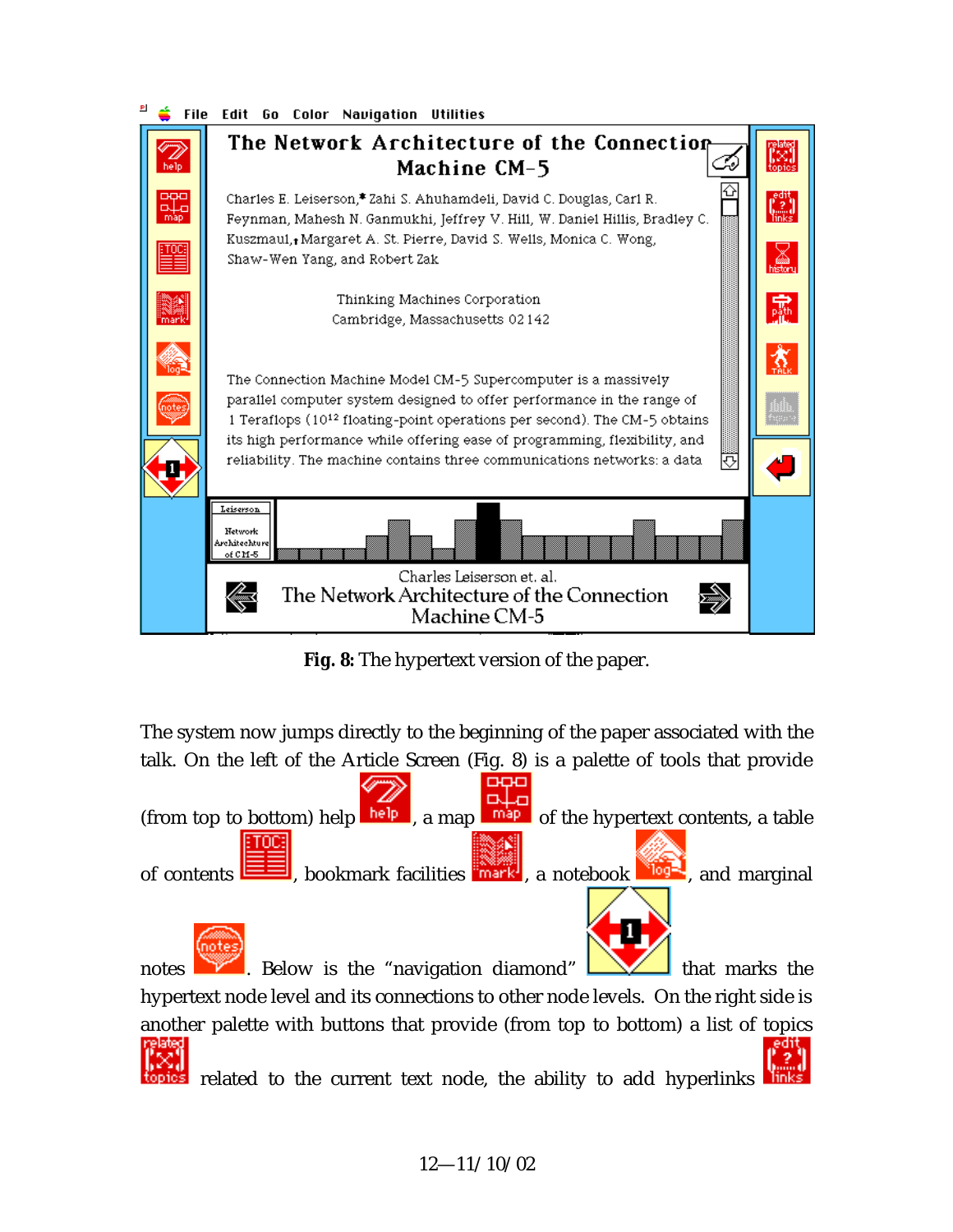between text nodes, a history history of the nodes visited by the user in this session, the ability to create a path through the nodes (or to use a predefined one that takes them through the proceedings in a linear fashion)  $\frac{p_0}{p_1}$ , a link to the dala. Talk Screen **Talk**, and a button to the figures **figure** related to the current node

(de-highlighted when there is none). Under all that is a button that returns to the node last visited.



**Fig. 9:** Figures, bibliographies and footnotes appear in separate windows.

Clicking a few times on the navigation diamond and following the level 2 nodes, the user can get an idea of the contents of the paper. A bibliographical reference or a figure mentioned in the paper can be opened by clicking on the word (Fig.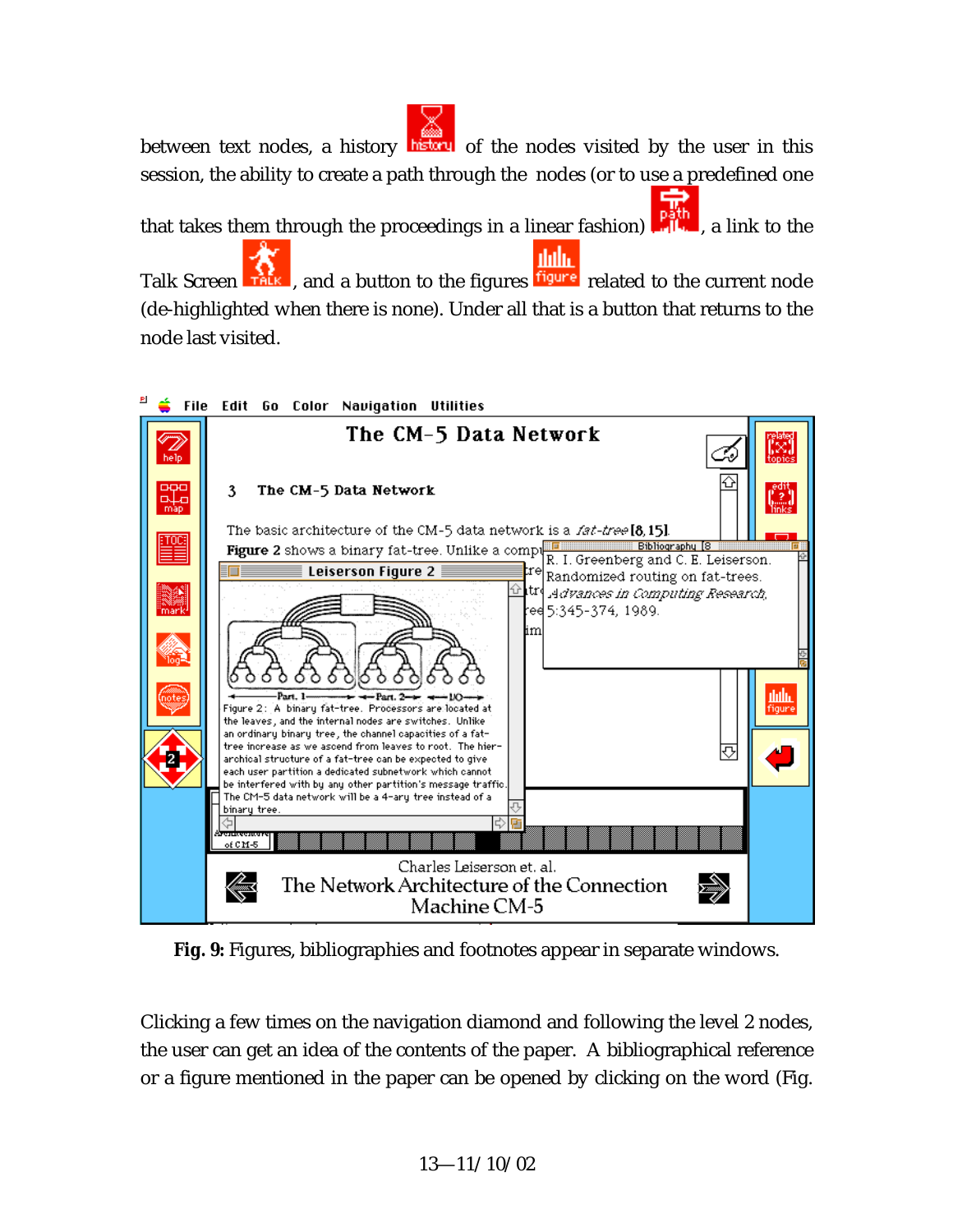9). To get a feeling of the structure of this paper, the user decides to bring up the overview map by clicking the "map" button.



**Fig. 10:** The map and the hypertext version of the paper.

The system brings up the overview map that shows a graphical structure of the whole hypertext document in relation to the actual viewpoint of the user (Fig. 10). The user learns that he/she is on the section entitled "The CM-5 Data Network" of the "The Network Architecture of..." paper. Information about previous and next sections also appears, along with information about the subsections of the current section. The user decides to jump directly into the "Node design decision" subsection by "option-clicking" this box on the map.

There are numerous other features in our system that can not be shown in this brief guided tour. The reader is referred to the user's manual of the DAGS '92 CD-ROM [7] for a more detailed description of the user interface.

# **5. Development Stages**

The first step in producing the multimedia proceedings was to collect the raw material (video, sound, text), and edit it to produce the videos and the hypertext. This section describes how this was accompliced.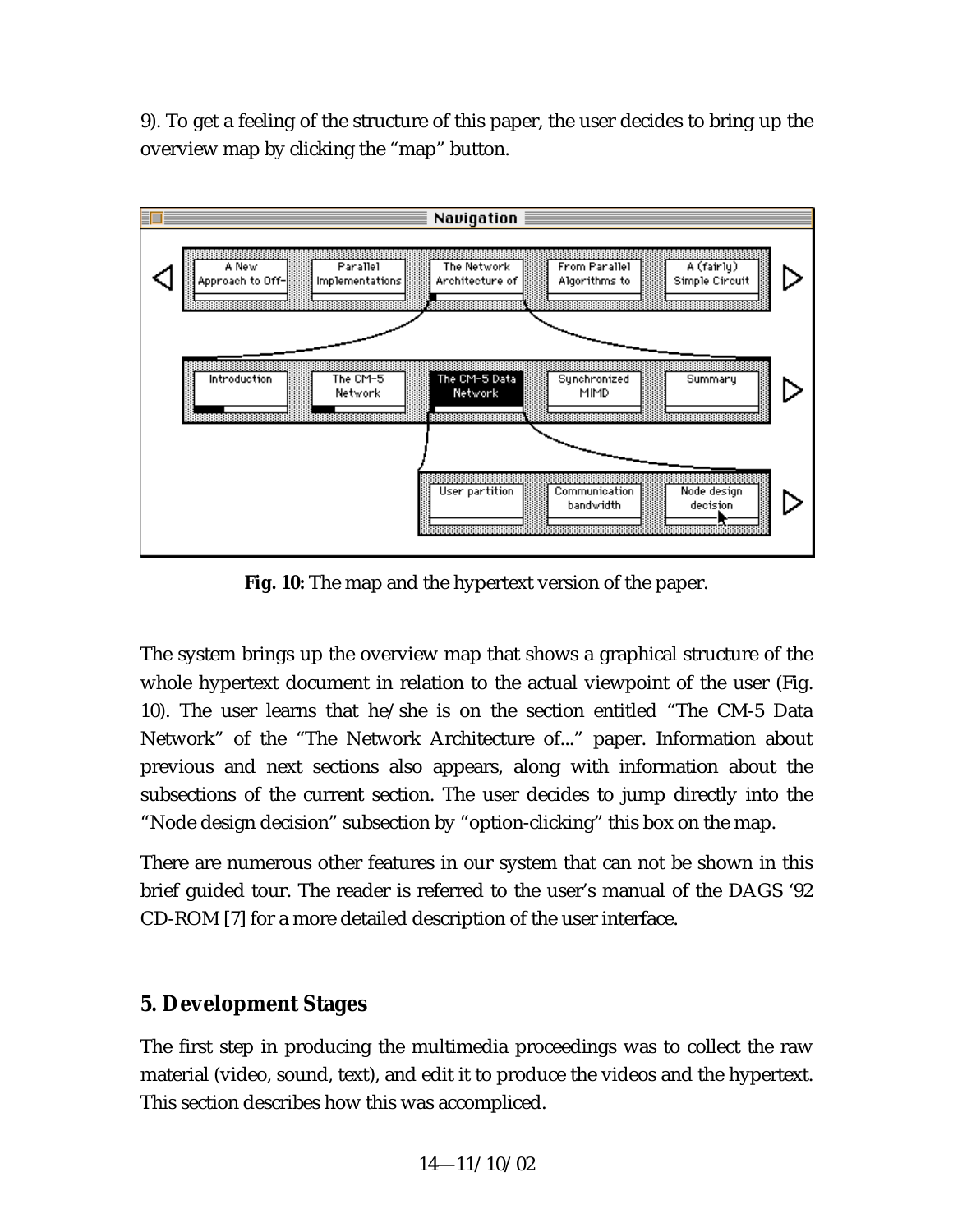#### **5.1 Producing Digital Talks**

The speakers' presentations were videotaped, their overhead transparencies were copied, and their papers were collected. To make the synchronization easier, we used two video cameras for the videotaping; one focusing on the speaker and one on the projected transparencies (Fig. 11). It turned out that the second was by far the more useful. After the collection, all these materials were converted to digital form for computer-based processing using a commercial video card. Due to the space constraints of CD-ROM, our intended delivery medium, we decided to deliver only the eight invited talks in a full audio/visual form.



**Fig. 11:** Description of the developmental stages.

 Despite the huge storage provided by the CD technology we knew that we could not fit even the eight one-and-a-half hour video tracks on a CD-ROM. However, most of speakers in conferences are usually standing next to the projector so that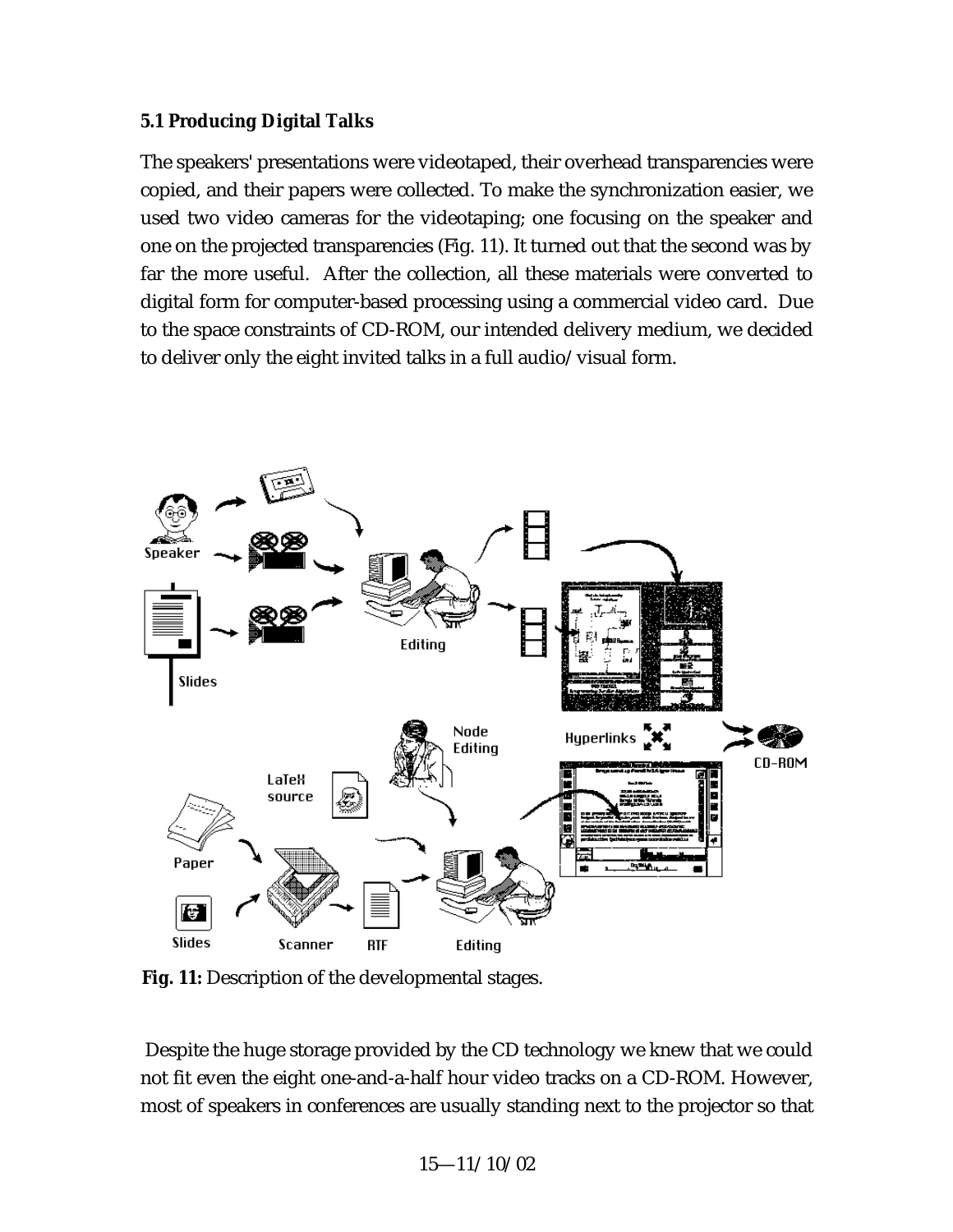they can change transparencies and point to them. The audience gets most of the information by looking at the transparencies. Therefore we decided to display a short video loop of each speaker by selecting a chunk of the video with similar beginning and ending frames so that the loop transition would not be distracting to the viewers. This was certainly the right decision because little valuable information was lost this way; it turns out that one or two minutes of video is sufficient to convey a sense of a speaker's appearance and mannerisms, while at the same time is less distracting to the person studying the talk. Furthermore, breaking the synchronization between the audio and video tracks allowed us to edit the audio without introducing video skipping. Editing both the audio and the video data of the speakers in a way that preserves synchronization and smooth transition between edited frames seems a formidable task for which we had neither tools nor time to undertake.

The audio track of each talk was digitized and then edited to remove pauses and noise words such as "umm"s and "ahh"s. The edited talks were roughly half as long as the originals, and much more listenable. To improve the quality, we amplified most of them using a commercial sound processing application.

The overhead transparencies were scanned and edited for clarity and contrast; they were also made smaller to fit in the appropriate window of the interface program. One of the problems we encountered in this process was the fact that, after diminution, the transparencies that were poorly handwritten had low readability. So, some of the transparencies were retyped.

Then, using the original videotapes as guides, we synchronized the transparencies to the edited audio tracks using a commercial video editor. The resulting "movie" reproduces the most important features of a talk, the speaker's words and transparencies, and preserves their temporal connection. These "movies" were indexed to allow random access to a list of primary topics, and to allow more sensitive linking between the papers and the talks.

The video loops were digitized with a low-end video capture board and compressed to provide efficient playback from a CD-ROM. The loops were kept small to enhance playback performance and to keep the lack of synchronization between the speaker's lips and words from becoming a distraction. Due to the low resolution of the 120 by 180 pixel QuickTime video window the user has to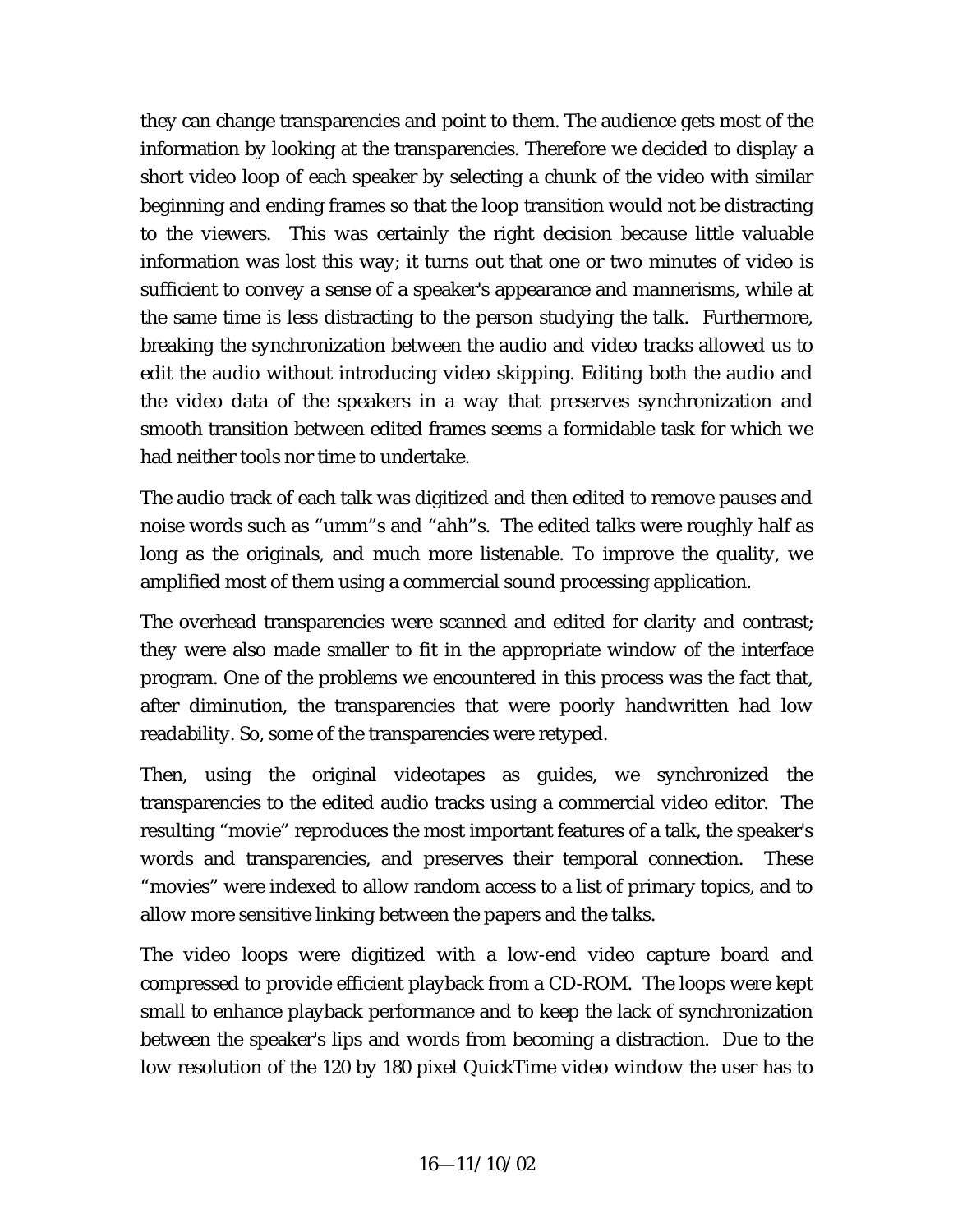look very closely to notice the missing synchronization between lip movement and the voice track.

Given the variety of the playback speeds of the commercial CD-ROM drives available, some computer configurations will have a hard time displaying both the transparencies video and the speakers video loops on the screen at a comfortable speed. For that reason, we have given to the user the ability to stop the speaker video loop and replace it with a static color picture of the speaker.

## **5.2 Producing the Hypertext**

By far the most time-consuming stage was to convert the twenty-two papers into hypertext format. Wanting to produce a truly hypermedia product and not to sacrifice its usability, we decided to present the papers in hypertext form, using an advanced hypertext engine. We used the Gloor/Dynes hypertext system [4] that was developed at MIT for the CD-ROM version of the "Introduction to Algorithms" textbook [5] and is based on Apple's Hypercard software.

We first broke the twenty-two papers into hypertext "nodes," and assigned each node a "node level" that reflected its degree of generality. For example, all the abstracts of the papers are on level 1. This way, a user can quickly become familiar with the themes of the presented papers by visiting all the first level nodes of the Proceedings (Fig. 12). All the beginnings of sections within the paper are on level 2, so a user can get an overview of the contents by following these nodes.

This "chunking" process was handled manually by computer scientists with expertise in the subject area. It appears that one cannot automate this process unless the authors have written their papers following some carefully predefined specifications. We also tried to have authors provide chunking information, but the results were not sufficiently consistent from paper to paper, so in the end all chunking was performed at Dartmouth.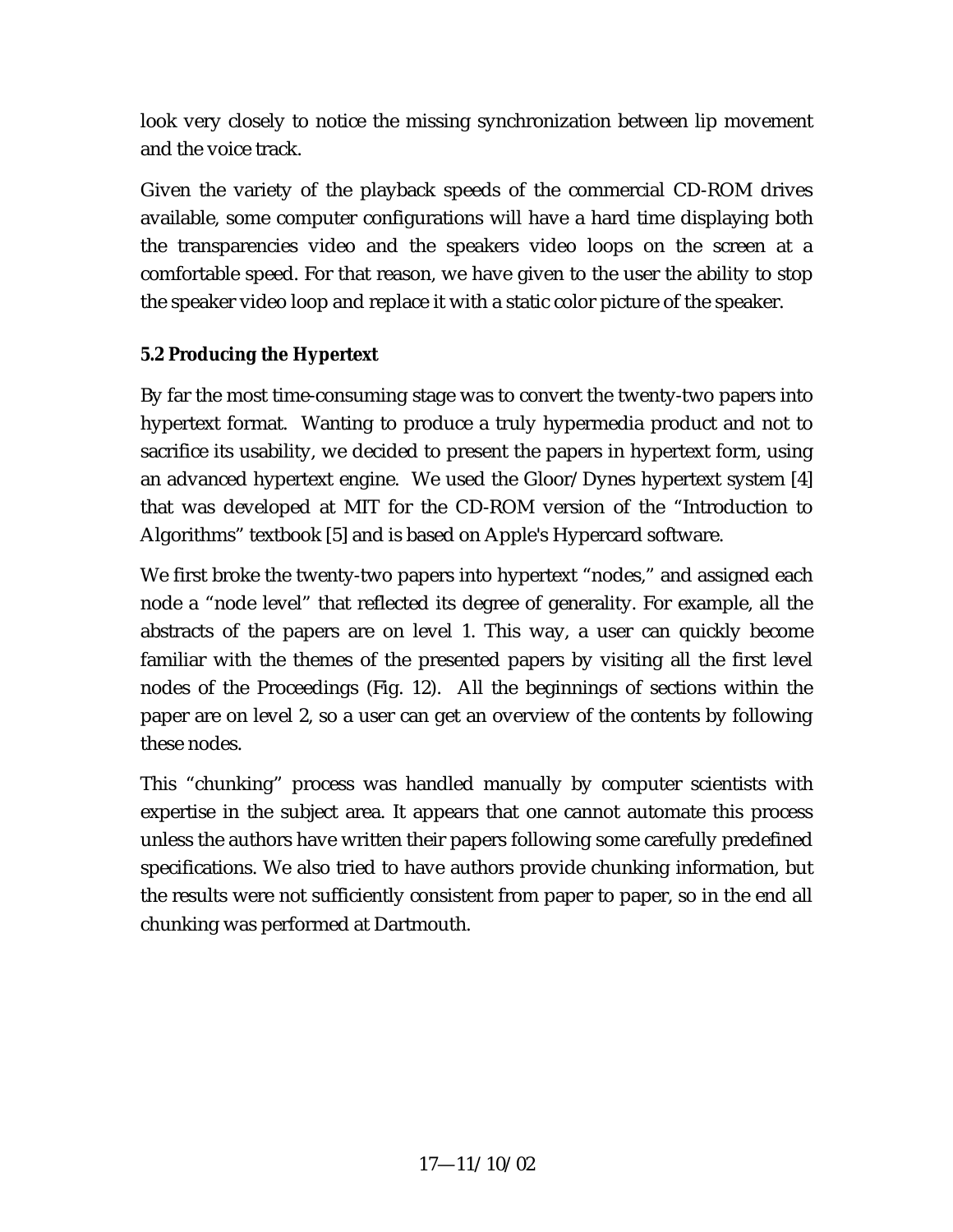

**Fig 11:** Converting linear text into hierarchical hypertext

Then, we converted all the papers to Hypercard format. Every author provided Postscript versions of the papers and half of them provided electronic versions in TeX or LaTeX format; the latter were converted to Hypercard form with homemade utilities and manual cleanup. Unfortunately, we could not use Postscript files for the hypertext engine, so the remaining papers were scanned, processed by optical character recognition software, and then manually corrected. A great number of errors were introduced by the scanning and recognition process, and some pages were simply retyped. A number of text features required special treatment. Hypercard does not support subscripts or superscripts, so, special fonts were used in their place. Uncommon symbols were similarly provided by custom fonts. This still leaves out very complex equations, which were scanned and displayed as graphics using custom software.

Figures were scanned and edited for clarity. The text was manually marked to provide links to citations, tables, and figures. Each hyperlink in the text appears as a bold-faced word. The system supports multiple windows containing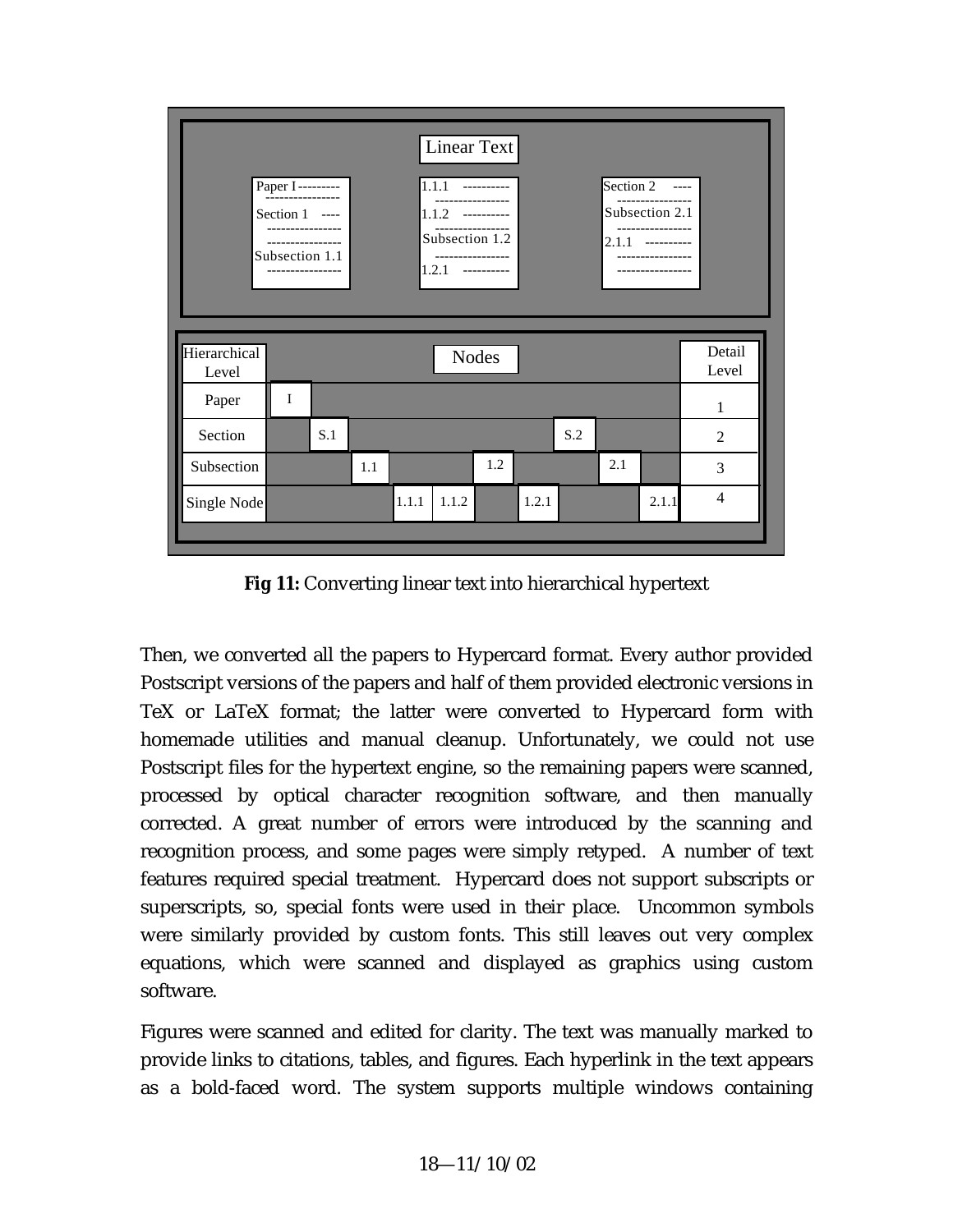scanned figures, tables or bibliographic information. Finally, hyperlinks leading to referenced sections were introduced.

The final step was to integrate all these elements into a single user interface, and to test the resulting system. The interface was designed to be simple, usable and attractive. Extensive color graphics and on-line help facilities were built into the navigation shell. The system was tested on a number of machines with different capabilities and configurations. Special care was taken to optimize the transfer data rate so it performs well on a variety of commercially available CD-ROMs.

# **6. Research Issues**

The production of the DAGS '92 Multimedia Proceedings has presented us with two subjects for future research:

- Improving the creation process of multimedia proceedings
- Evaluating the effectiveness of multimedia proceedings.

## **6.1 Multimedia Authoring Systems**

How can such proceedings be assembled in a short period of time, with less manual labor? Even though, in the beginning, some production delays were caused by evaluation of the best alternative manual solution in problems we faced, the experience gained has resolved most of these problems and we now need to focus on the automation of the manual steps.

Some of the time-consuming steps, such as digitizing papers and transparencies, could be eliminated if the source material was available in electronic form. Removing pauses and noise words from audio sources automatically should also be possible, with sufficiently sophisticated techniques. We currently experiment with more advanced software that can help in that direction [6]. Our goal is the design and implementation of a generally usable multimedia authoring system specifically targeted towards the creation of multimedia proceedings.

Converting linear text to a hierarchy of hypertext nodes may be the most intractable problem; it is difficult to see how to replace the human expert, in the near term. It is clear that projects such as this will not be undertaken if they require the multiple man-years of labor we invested; so progress must be made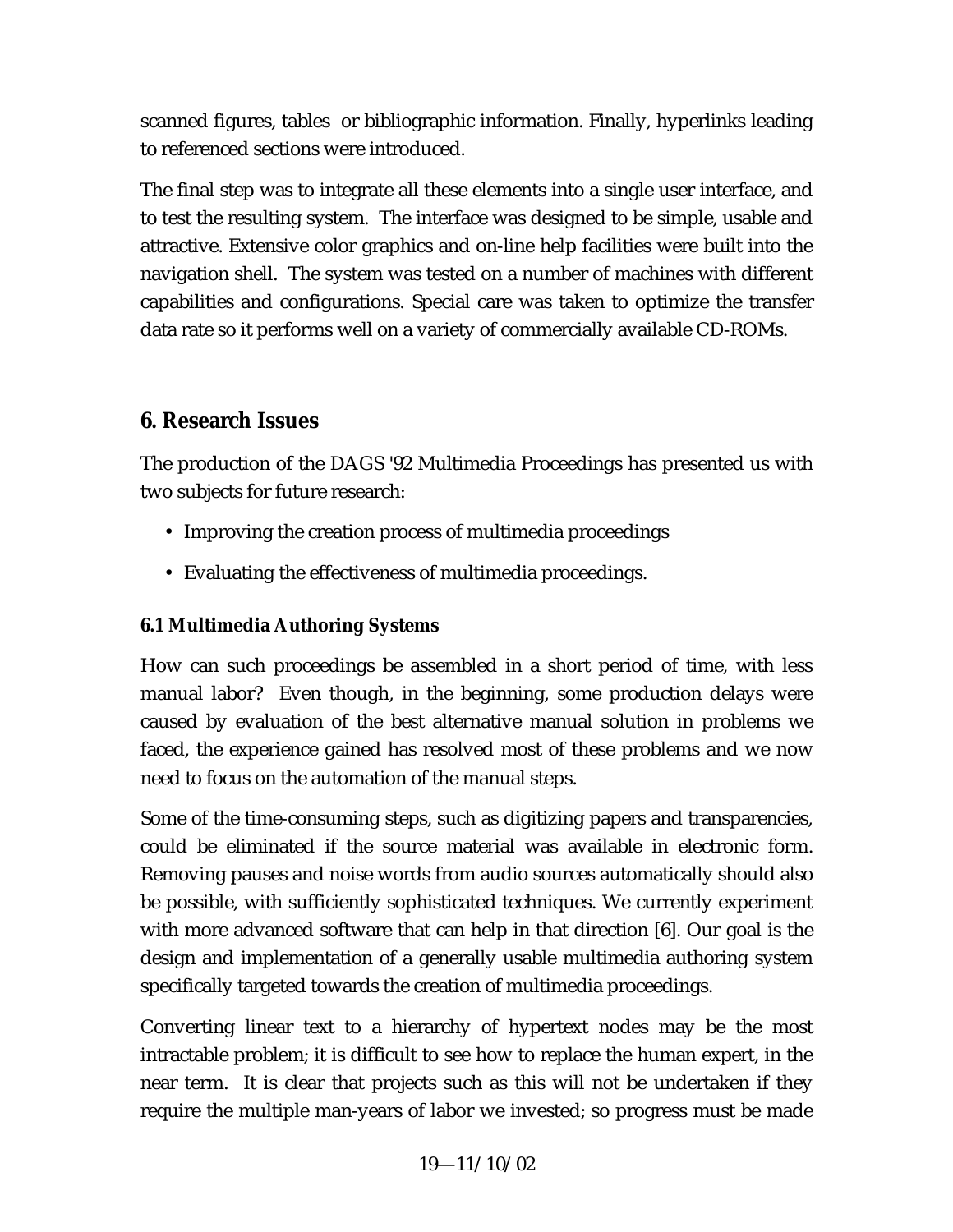in automating this process. We are currently working on a carefully specified list of rules and instructions that could help the authors divide an article in hypernodes. Ultimately, we hope that they would use this list in preparing the final version of the paper. This approach, if successful, will eliminate the most difficult problem of future productions.

## **6.2 Usability Testing**

The second subject for research concerns the effectiveness of the final result. We believe that the multimedia proceedings provide most of the content of live talks and linear papers, with the advantage of random talk access and hypertext linking. Of particular interest is the use of this technology in the production of hypermedia books. It is often the case that a good textbook author is also a good speaker; hypermedia textbooks, based on the results of our experiment, are expected to have positive impact on the writing of future textbooks. We intend to produce hypermedia textbooks that are based on a combination of multimedia versions of lectures and hypertext textbooks using the same technology as in the DAGS '92 Multimedia Proceedings. But this proposition needs careful evaluation, and the cost/benefit of certain features (such as video loops and hypertext) needs to be further scrutinized in order to justify the substantial investment into production resources.

## **7. Conclusions**

We believe that the DAGS '92 Multimedia Proceedings is a step towards academic publications that more fully reproduce the experience of a live conference or classroom. Even though it was published on CD-ROM, it can be viewed as a first step towards publishing conference proceedings and journals on the Internet. Currently such publications are one of a kind, expensive to produce, and with clear but unmeasured advantages over their traditional counterparts. Our experience highlights these shortcomings, but also suggests that, with further research, improved systems can be built with less effort, and greater rewards.